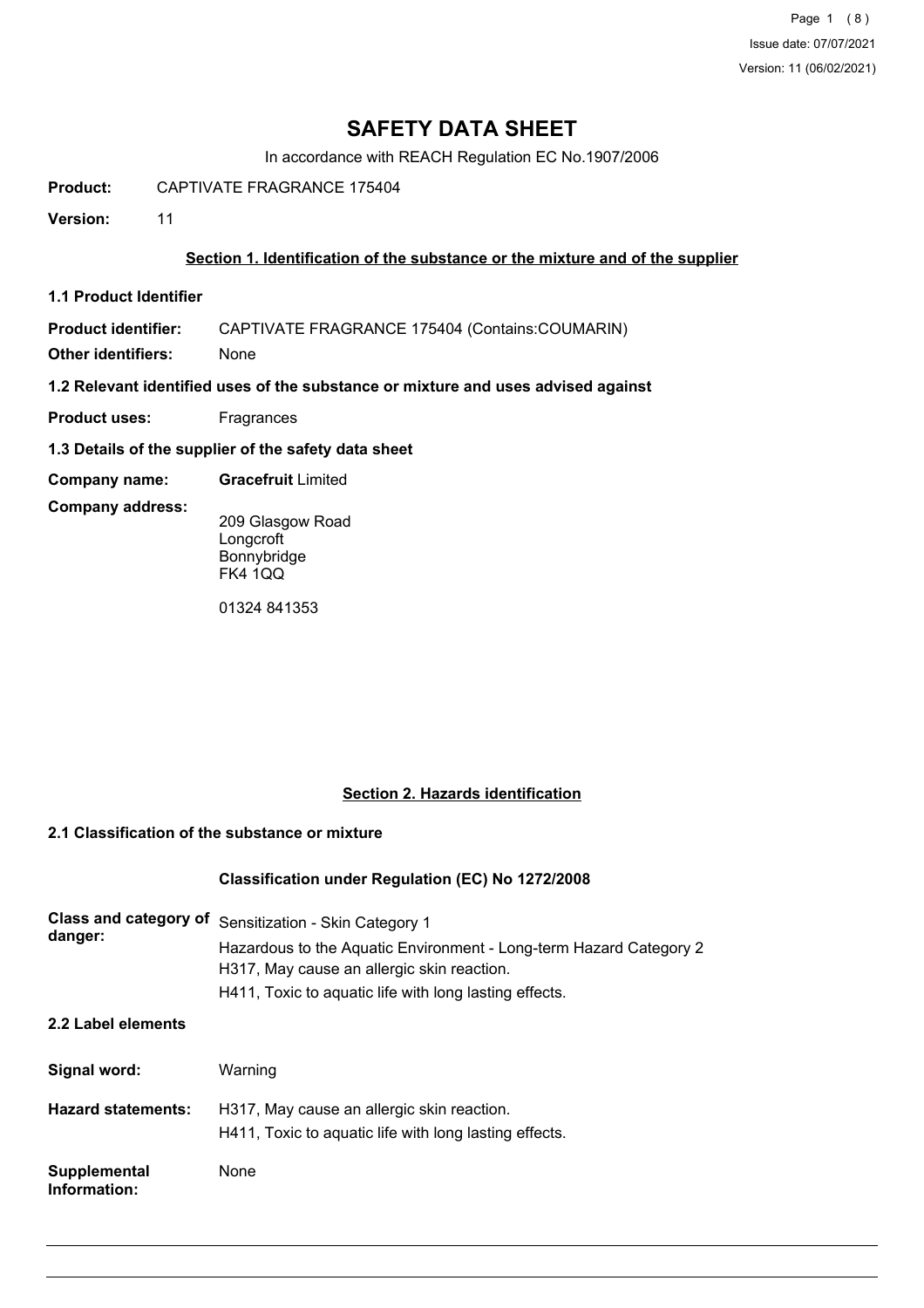Page 2 (8) Issue date: 07/07/2021 Version: 11 (06/02/2021)

# **SAFETY DATA SHEET**

In accordance with REACH Regulation EC No.1907/2006

**Product:** CAPTIVATE FRAGRANCE 175404

**Version:** 11

**Precautionary statements:**

P272, Contaminated work clothing should not be allowed out of the workplace.

P273, Avoid release to the environment.

P261, Avoid breathing vapour or dust.

P280, Wear protective gloves/eye protection/face protection.

P302/352, IF ON SKIN: Wash with plenty of soap and water.

P333/313, If skin irritation or rash occurs: Get medical advice/attention.

P363, Wash contaminated clothing before reuse.

P391, Collect spillage.

P501, Dispose of contents/container to approved disposal site, in accordance with local regulations.



**Other hazards:** Hydrocarbon Concentration %: 0.546%

## **Section 3. Composition / information on ingredients**

### **3.2 Mixtures**

**Pictograms:**

#### **Contains:**

| <b>Name</b>                                                                                        | <b>CAS</b> | EC        | <b>REACH Registration</b><br>No. | $\%$        | <b>Classification for</b><br>(CLP) 1272/2008 |
|----------------------------------------------------------------------------------------------------|------------|-----------|----------------------------------|-------------|----------------------------------------------|
| $1,3,4,6,7,8-$<br><b>IHEXAHYDRO-</b><br>[4,6,6,7,8,8]<br><b>IHEXAMETHYLINDENO</b><br>I[5,6-C]PYRAN | 1222-05-5  | 214-946-9 | 01-2119488227-29-xxxx            | 10-<20%     | EH A1-EH C1:H410.-                           |
| <b>IMETHYL</b><br><b>IHYDROGENATED</b><br><b>ROSINATE</b>                                          | 8050-15-5  | 232-476-2 | 01-2119969275-26-xxxx            | 5-<10%      | EH C3:H412.-                                 |
| <b>ICOUMARIN</b>                                                                                   | 91-64-5    | 202-086-7 |                                  | $1 - 5%$    | ATO 4-SS 1B;H302-<br>H317.-                  |
| $15.5.6 -$<br>TRIMETHYLBICYCLOH 3407-42-9<br>IEPT-2-<br><b>IYLCYCLOHEXANOL</b>                     |            | 222-294-1 | 01-2119979583-21-xxxx            | $1 - 5%$    | SCI 2-EDI 2-EH C3:<br>H315-H319-H412.-       |
| <b>IPENTAMETHYLCYCLO</b><br>IPENT-3-ENE-BUTANOL 65113-99-7                                         |            | 265-453-0 |                                  | $1 - 5%$    | EDI 2-EH C2:H319-<br>H411.-                  |
| <b>IALPHA-CEDRENE</b>                                                                              | 469-61-4   | 207-418-4 |                                  | $0.1 - 1\%$ | AH 1-EH A1-EH C1:<br>H304-H410.-             |
| <b>IBETA CEDRENE</b>                                                                               | 546-28-1   | 208-898-8 |                                  | $< 0.1\%$   | AH 1-EH A1-EH C1;<br>H304-H410.-             |

**Substances with Community workplace exposure limits:**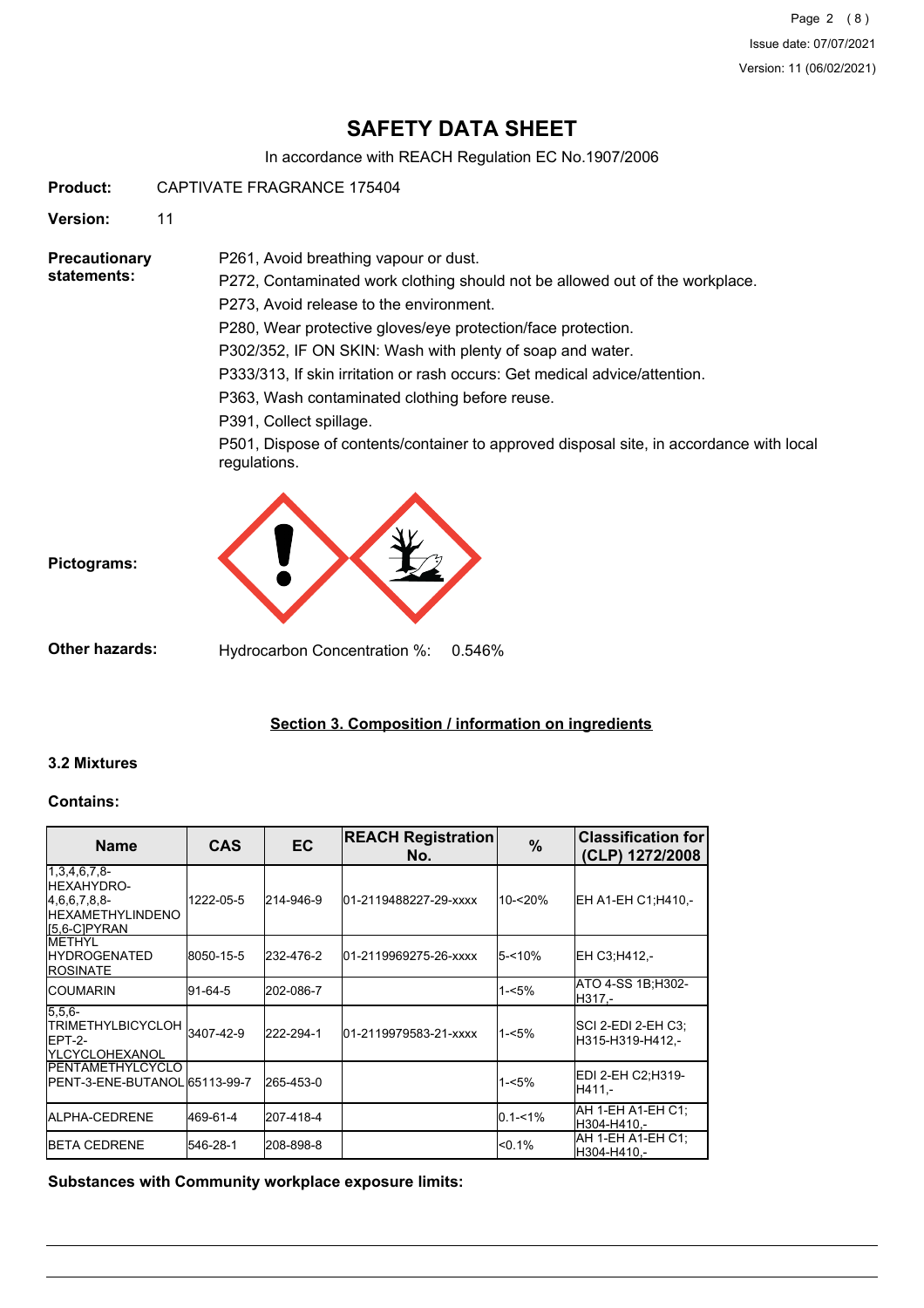Page 3 (8) Issue date: 07/07/2021 Version: 11 (06/02/2021)

# **SAFETY DATA SHEET**

In accordance with REACH Regulation EC No.1907/2006

**Product:** CAPTIVATE FRAGRANCE 175404

### **Version:** 11

| <b>Name</b>               | <b>CAS</b> | — Л<br>EV | %       |
|---------------------------|------------|-----------|---------|
| <b>IDIETHYL PHTHALATE</b> | 84-66-2    | 201-550-6 | 50-100% |

**Substances that are persistent, bioaccumulative and toxic or very persistent and very bioaccumulative, greater than 0.1%:**

Not Applicable

### **Section 4. First-aid measures**

### **4.1 Description of first aid measures**

IF ON SKIN: Wash with plenty of soap and water.

### **4.2 Most important symptoms and effects, both acute and delayed**

May cause an allergic skin reaction.

### **4.3 Indication of any immediate medical attention and special treatment needed**

None expected, see Section 4.1 for further information.

### **SECTION 5: Firefighting measures**

### **5.1 Extinguishing media**

Suitable media: Carbon dioxide, Dry chemical, Foam.

### **5.2 Special hazards arising from the substance or mixture**

In case of fire, may be liberated: Carbon monoxide, Unidentified organic compounds.

### **5.3 Advice for fire fighters:**

In case of insufficient ventilation, wear suitable respiratory equipment.

### **Section 6. Accidental release measures**

### **6.1 Personal precautions, protective equipment and emergency procedures:**

Avoid inhalation. Avoid contact with skin and eyes. See protective measures under Section 7 and 8.

### **6.2 Environmental precautions:**

Keep away from drains, surface and ground water, and soil.

### **6.3 Methods and material for containment and cleaning up:**

Remove ignition sources. Provide adequate ventilation. Avoid excessive inhalation of vapours. Contain spillage immediately by use of sand or inert powder. Dispose of according to local regulations.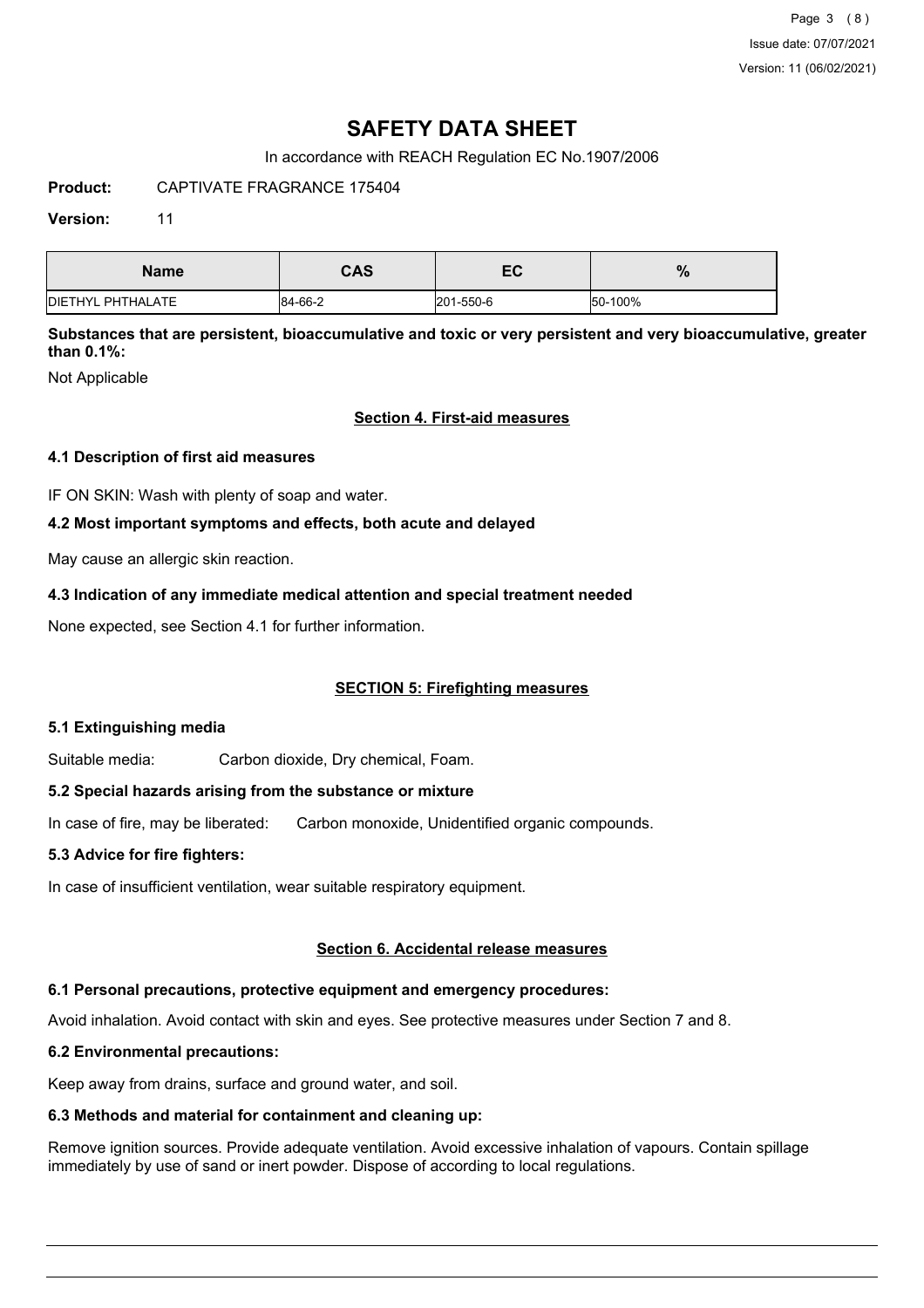Page 4 (8) Issue date: 07/07/2021 Version: 11 (06/02/2021)

# **SAFETY DATA SHEET**

In accordance with REACH Regulation EC No.1907/2006

**Product:** CAPTIVATE FRAGRANCE 175404

**Version:** 11

### **6.4 Reference to other sections:**

Also refer to sections 8 and 13.

## **Section 7. Handling and storage**

### **7.1 Precautions for safe handling:**

Keep away from heat, sparks, open flames and hot surfaces. - No smoking. Use personal protective equipment as required. Use in accordance with good manufacturing and industrial hygiene practices. Use in areas with adequate ventilation Do not eat, drink or smoke when using this product.

### **7.2 Conditions for safe storage, including any incompatibilities:**

Store in a well-ventilated place. Keep container tightly closed. Keep cool. Ground/bond container and receiving equipment. Use explosion-proof electrical, ventilating and lighting equipment. Use only non-sparking tools. Take precautionary measures against static discharge.

### **7.3 Specific end use(s):**

Fragrances: Use in accordance with good manufacturing and industrial hygiene practices.

### **Section 8. Exposure controls/personal protection**

#### **8.1 Control parameters**

Workplace exposure limits:

| Ingredient               | <b>CAS</b> | EC        | <b>Description</b>                                   | <b>Value</b> |
|--------------------------|------------|-----------|------------------------------------------------------|--------------|
|                          | 84-66-2    | 201-550-6 | Long-term exposure limit (8-hour<br>$ TWA $ (mg/m3)  |              |
| <b>DIETHYL PHTHALATE</b> |            |           | Short-term exposure limit (15-<br>$ minute)$ (mg/m3) | 10           |

### **8.2 Exposure Controls**

#### **Eye / Skin Protection**

Wear protective gloves/eye protection/face protection

### **Respiratory Protection**

Ensure adequate and ongoing ventilation is maintained in order to prevent build up of excessive vapour and to ensure occupational exposure limits are adhered to. If appropriate, and depending on your patterns and volumes of use, the following engineering controls may be required as additional protective measures: a) Isolate mixing rooms and other areas where this material is used or openly handled. Maintain these areas under negative air pressure relative to the rest of the plant. b) Employ the use of Personal protective equipment - an approved, properly fitted respirator with organic vapour cartridges or canisters and particulate filters. c) Use local exhaust ventilation around open tanks and other open sources of potential exposures in order to avoid excessive inhalation, including places where this material is openly weighed or measured. In addition, use general dilution ventilation of the work area to eliminate or reduce possible worker exposures. d) Use closed systems for transferring and processing this material.

Also refer to Sections 2 and 7.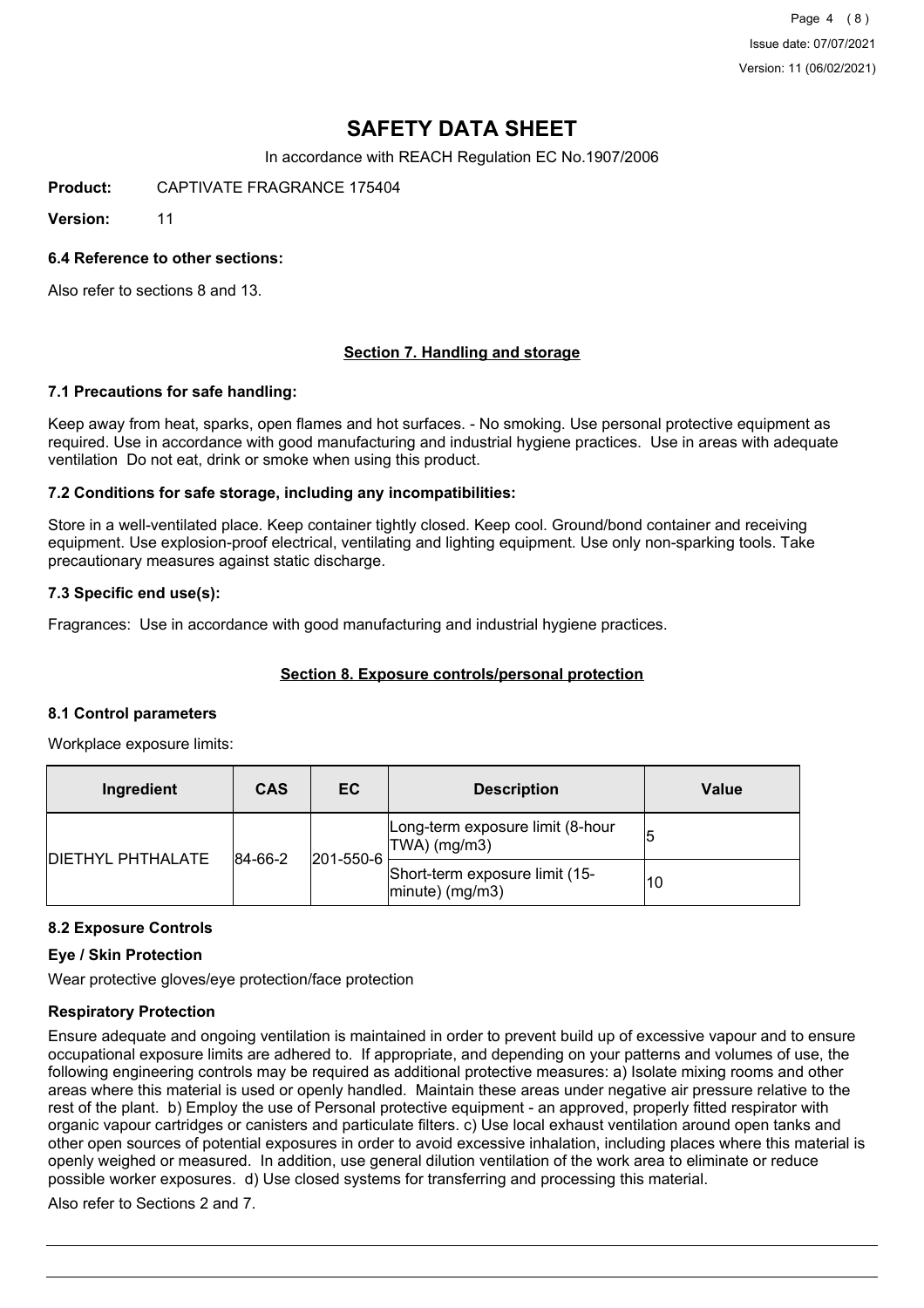Page 5 (8) Issue date: 07/07/2021 Version: 11 (06/02/2021)

# **SAFETY DATA SHEET**

In accordance with REACH Regulation EC No.1907/2006

**Product:** CAPTIVATE FRAGRANCE 175404

**Version:** 11

### **Section 9. Physical and chemical properties**

### **9.1 Information on basic physical and chemical properties**

| Appearance:                                   | Clear colourless to pale yellow liquid       |
|-----------------------------------------------|----------------------------------------------|
| Odour:                                        | Not determined                               |
| <b>Odour threshold:</b>                       | Not determined                               |
| pH:                                           | Not determined                               |
| Melting point / freezing point:               | Not determined                               |
| Initial boiling point / range:                | Not determined                               |
| <b>Flash point:</b>                           | $>$ 100 °C                                   |
| <b>Evaporation rate:</b>                      | Not determined                               |
| Flammability (solid, gas):                    | Not determined                               |
| Upper/lower flammability or explosive limits: | Product does not present an explosion hazard |
| Vapour pressure:                              | 0.00120082 mmHg                              |
| Vapour density:                               | Not determined                               |
| <b>Relative density:</b>                      | 1.0940 - 1.0980                              |
| Solubility(ies):                              | Not determined                               |
| Partition coefficient: n-octanol/water:       | Not determined                               |
| Auto-ignition temperature:                    | Not determined                               |
| <b>Decomposition temperature:</b>             | Not determined                               |
| <b>Viscosity:</b>                             | Not determined                               |
| <b>Explosive properties:</b>                  | Not expected                                 |
| <b>Oxidising properties:</b>                  | Not expected                                 |
|                                               |                                              |

**9.2 Other information:** None available

### **Section 10. Stability and reactivity**

#### **10.1 Reactivity:**

Presents no significant reactivity hazard, by itself or in contact with water.

## **10.2 Chemical stability:**

Good stability under normal storage conditions.

## **10.3 Possibility of hazardous reactions:**

Not expected under normal conditions of use.

### **10.4 Conditions to avoid:**

Avoid extreme heat.

### **10.5 Incompatible materials:**

Avoid contact with strong acids, alkalis or oxidising agents.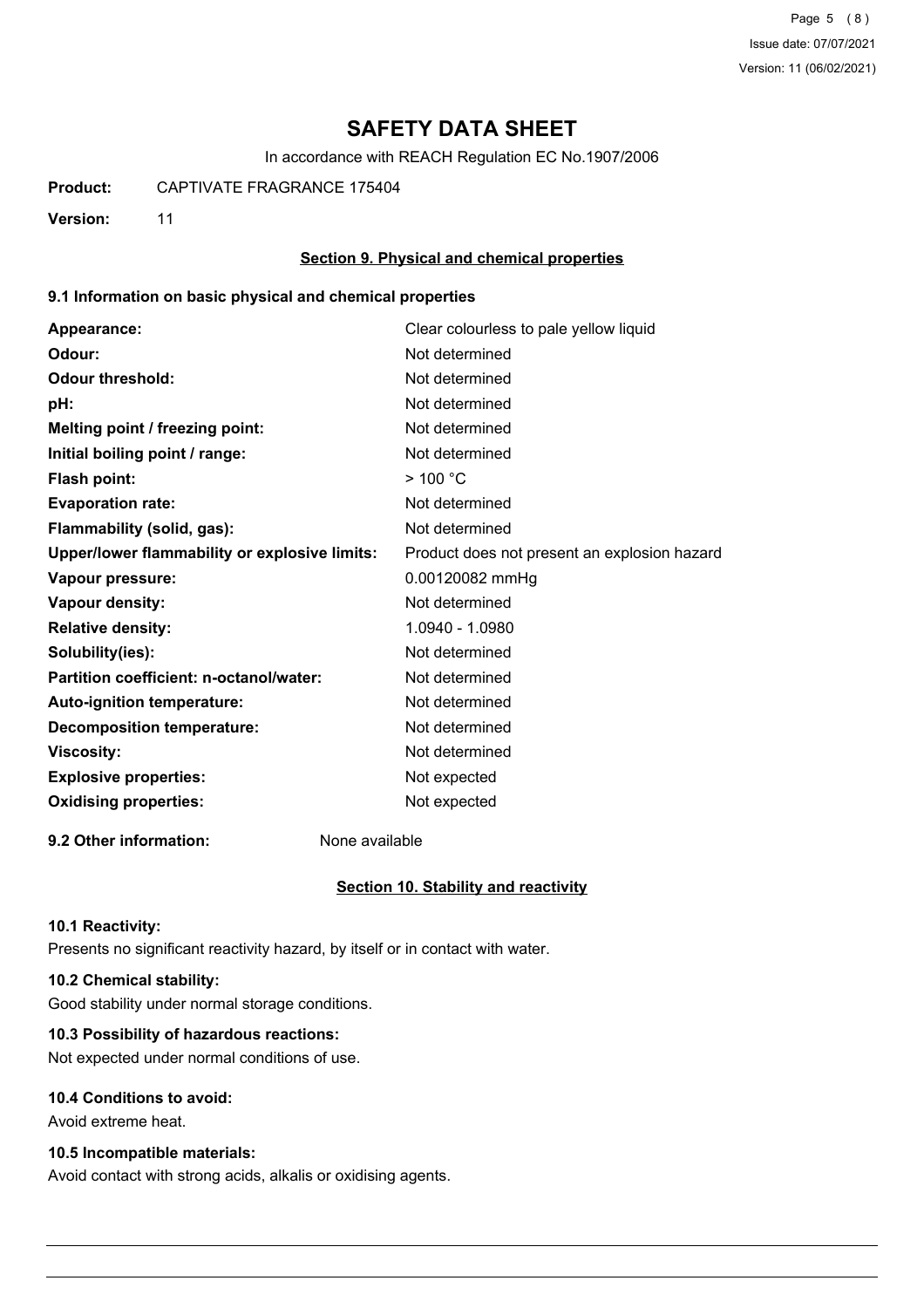Page 6 (8) Issue date: 07/07/2021 Version: 11 (06/02/2021)

# **SAFETY DATA SHEET**

In accordance with REACH Regulation EC No.1907/2006

**Product:** CAPTIVATE FRAGRANCE 175404

**Version:** 11

### **10.6 Hazardous decomposition products:**

Not expected.

## **Section 11. Toxicological information**

### **11.1 Information on toxicological effects**

This mixture has not been tested as a whole for health effects. The health effects have been calculated using the methods outlined in Regulation (EC) No 1272/2008 (CLP).

| <b>Acute Toxicity:</b>                    | Based on available data the classification criteria are not met. |
|-------------------------------------------|------------------------------------------------------------------|
| <b>Acute Toxicity Oral</b>                | >5000                                                            |
| <b>Acute Toxicity Dermal</b>              | Not Applicable                                                   |
| <b>Acute Toxicity Inhalation</b>          | Not Available                                                    |
| <b>Skin corrosion/irritation:</b>         | Based on available data the classification criteria are not met. |
| Serious eye damage/irritation:            | Based on available data the classification criteria are not met. |
| <b>Respiratory or skin sensitisation:</b> | Sensitization - Skin Category 1                                  |
| Germ cell mutagenicity:                   | Based on available data the classification criteria are not met. |
| <b>Carcinogenicity:</b>                   | Based on available data the classification criteria are not met. |
| <b>Reproductive toxicity:</b>             | Based on available data the classification criteria are not met. |
| <b>STOT-single exposure:</b>              | Based on available data the classification criteria are not met. |
| <b>STOT-repeated exposure:</b>            | Based on available data the classification criteria are not met. |
| <b>Aspiration hazard:</b>                 | Based on available data the classification criteria are not met. |

## **Information about hazardous ingredients in the mixture**

| Ingredient       | CAS      | EC        | LD50/ATE Oral | LD50/ATE<br>Dermal | LC50/ATE<br><b>Inhalation</b> | <b>LC50</b><br>Route     |
|------------------|----------|-----------|---------------|--------------------|-------------------------------|--------------------------|
| <b>ICOUMARIN</b> | 191-64-5 | 202-086-7 | 500           | Not available      | Not available                 | <b>Not</b><br>lavailable |

Refer to Sections 2 and 3 for additional information.

### **Section 12. Ecological information**

## **12.1 Toxicity:**

Toxic to aquatic life with long lasting effects. **12.2 Persistence and degradability:** Not available **12.3 Bioaccumulative potential:** Not available **12.4 Mobility in soil:** Not available

**12.5 Results of PBT and vPvB assessment:**

This substance does not meet the PBT/vPvB criteria of REACH, annex XIII.

**12.6 Other adverse effects:** Not available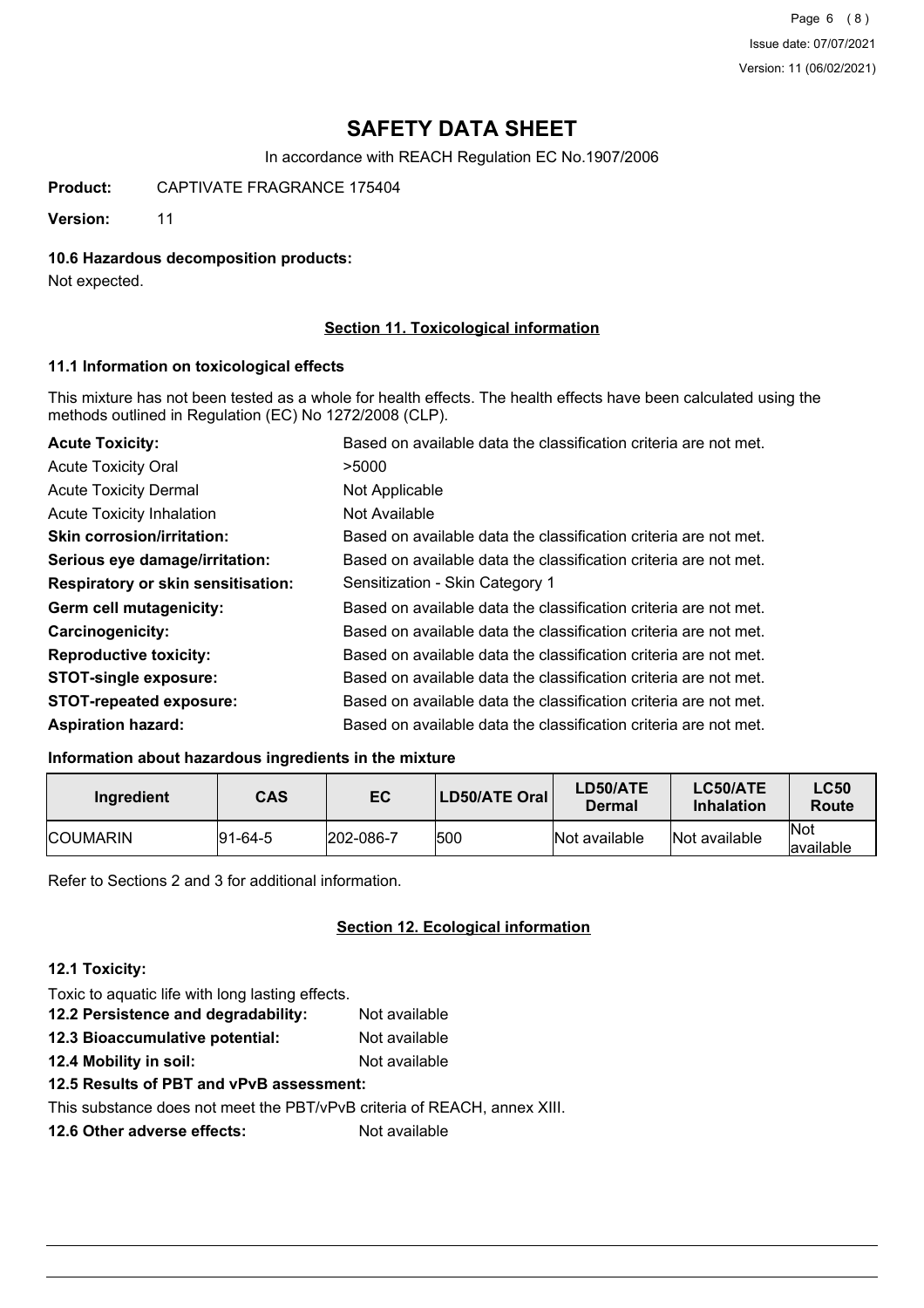Page 7 (8) Issue date: 07/07/2021 Version: 11 (06/02/2021)

# **SAFETY DATA SHEET**

In accordance with REACH Regulation EC No.1907/2006

**Product:** CAPTIVATE FRAGRANCE 175404

**Version:** 11

### **Section 13. Disposal considerations**

### **13.1 Waste treatment methods:**

Dispose of in accordance with local regulations. Avoid disposing into drainage systems and into the environment. Empty containers should be taken to an approved waste handling site for recycling or disposal.

### **Section 14. Transport information**

| 14.1 UN number:                                                               | UN3082                                                                                                                                     |
|-------------------------------------------------------------------------------|--------------------------------------------------------------------------------------------------------------------------------------------|
| 14.2 UN Proper Shipping Name:                                                 | ENVIRONMENTALLY HAZARDOUS SUBSTANCE, LIQUID, N.O.S.<br>(1,3,4,6,7,8-HEXAHYDRO-4,6,6,7,8,8-HEXAMETHYLINDENO[5,6-C]<br>PYRAN, ALPHA-CEDRENE) |
| 14.3 Transport hazard class(es):                                              | 9                                                                                                                                          |
| <b>Sub Risk:</b>                                                              |                                                                                                                                            |
| 14.4. Packing Group:                                                          | Ш                                                                                                                                          |
| <b>14.5 Environmental hazards:</b>                                            | This is an environmentally hazardous substance.                                                                                            |
| 14.6 Special precautions for user:                                            | None additional                                                                                                                            |
| 14.7 Transport in bulk according to Annex II of MARPOL73/78 and the IBC Code: |                                                                                                                                            |
| Not applicable                                                                |                                                                                                                                            |

### **Section 15. Regulatory information**

## **15.1 Safety, health and environmental regulations/legislation specific for the substance or mixture** None additional

## **15.2 Chemical Safety Assessment**

A Chemical Safety Assessment has not been carried out for this product.

## **Section 16. Other information**

| Concentration % Limits:  | EH C2=15.72% EH C3=1.56% EDI 2A=96.15% SS 1=33.33% |
|--------------------------|----------------------------------------------------|
| Total Fractional Values: | EH C2=6.36 EH C3=63.93 EDI 2A=1.04 SS 1=3.00       |

#### **Key to revisions:**

14.2. UN proper shipping name SECTION 3: Composition/information on ingredients

#### **Key to abbreviations:**

| <b>Abbreviation</b> | Meaning                                                            |
|---------------------|--------------------------------------------------------------------|
| IAH <sub>1</sub>    | Aspiration Hazard Category 1                                       |
| ATO 4               | Acute Toxicity - Oral Category 4                                   |
| EDI <sub>2</sub>    | Eye Damage / Irritation Category 2                                 |
| EH A1               | Hazardous to the Aquatic Environment - Acute Hazard Category 1     |
| EH C <sub>1</sub>   | Hazardous to the Aquatic Environment - Long-term Hazard Category 1 |
| EH C <sub>2</sub>   | Hazardous to the Aquatic Environment - Long-term Hazard Category 2 |